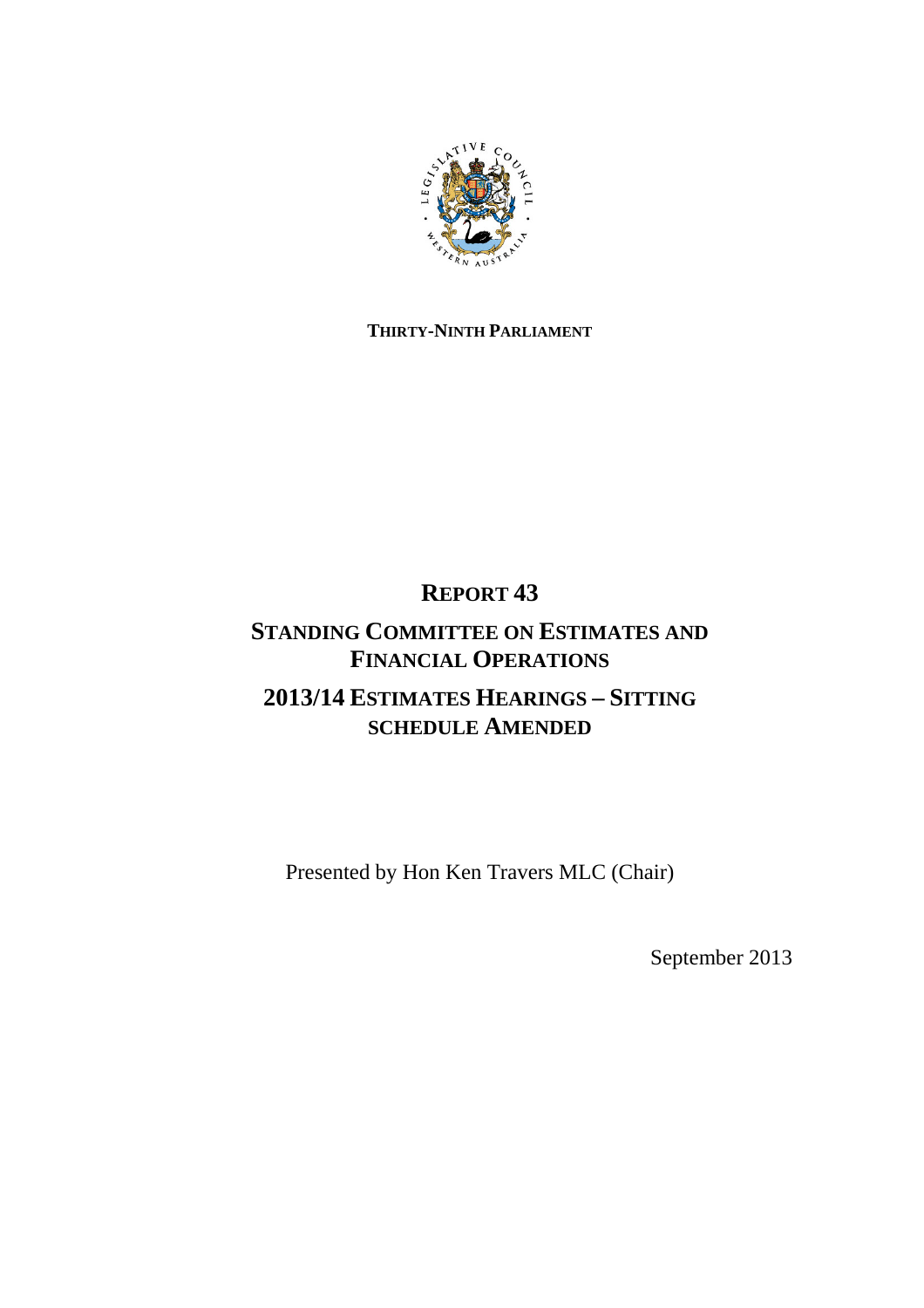### **STANDING COMMITTEE ON ESTIMATES AND FINANCIAL OPERATIONS**

#### **Date first appointed:**

30 June 2005

#### **Terms of Reference:**

- "2. Estimates and Financial Operations Committee
- 2.1 An *Estimates and Financial Operations Committee* is established.
- 2.2 The Committee consists of 5 Members, 3 of whom shall be non-Government Members.
- 2.3 The functions of the Committee are to
	- (a) consider and report on
		- (i) the estimates of expenditure laid before the Council each year;
		- (ii) any matter relating to the financial administration of the State; and (iii) any Bill or other matter relating to the foregoing functions referred
		- any Bill or other matter relating to the foregoing functions referred by the Council;

and

(b) consult regularly with the Auditor General."

#### **Members as at the time of this inquiry:**

| Hon Ken Travers MLC (Chair) | Hon Rick Mazza MLC      |
|-----------------------------|-------------------------|
| Hon Peter Katsambanis MLC   | Hon Martin Aldridge MLC |
| Hon Alanna Clohesy MLC      |                         |

#### **Staff as at the time of this inquiry:**

| Samantha Parsons, Committee Clerk | Andrew Hawkes, Advisory Officer |
|-----------------------------------|---------------------------------|
| Kate McConigley, Advisory Officer | Hannah Gough, Committee Clerk   |

#### **Address:**

Parliament House, Perth WA 6000, Telephone (08) 9222 7222 lcco@parliament.wa.gov.au Website: http://www.parliament.wa.gov.au

**ISBN 978-1-922047-53-3**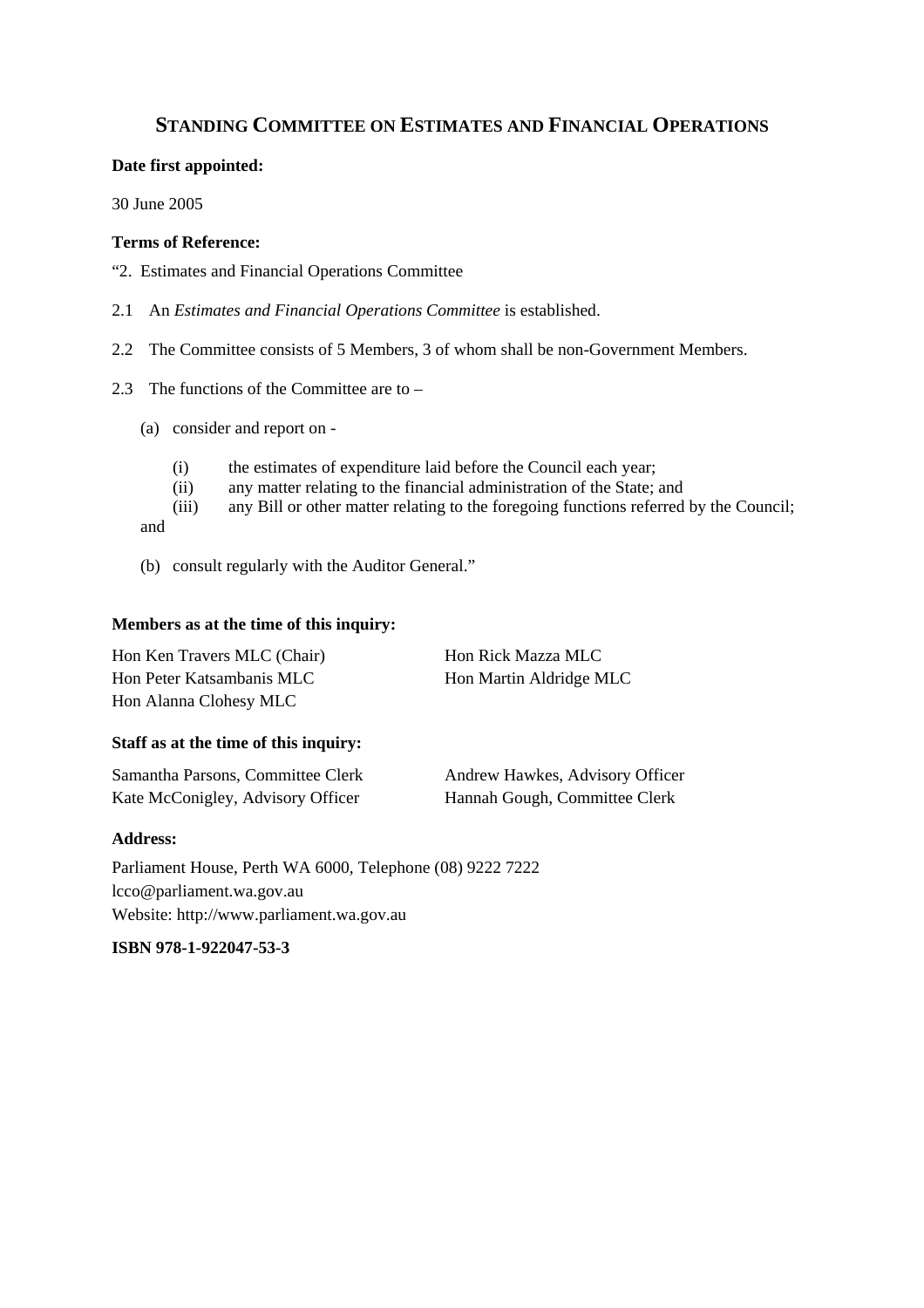#### **STANDING COMMITTEE ON ESTIMATES AND FINANCIAL OPERATIONS**

#### **REPORT 43: 2013/14 ESTIMATES HEARINGS – SITTINGS SCHEDULE - AMENDED**

- 1 The Committee has made amendments to the 2013/14 Budget Estimates hearing timetable, and wishes to advise the House of these changes.
- 2 The finalised timetable is attached to this report.
- 3 Hearings scheduled for Tuesday, 24 September 2013 with the Department of Education, and the Department of Education Services will be held as separate hearings. It will be at the discretion of the Committee how long it spends with each agency on the day. The School Curriculum and Standards Authority will appear with the Department of Education Services.
- 4 Hearings scheduled for Tuesday, 24 September 2013 with the Department of Sport and Recreation and the Western Australian Sport Centres Trust will also be held as separate hearings, and it will be at the discretion of the Committee how long it spends with each agency on the day.
- 5 This will also apply to the hearings scheduled for Thursday, 26 September 2013 with the Department of the Attorney General, the Office of the State Coroner, the Office of the Director of Public Prosecutions, and the Equal Opportunity Commission.
- 6 Members are reminded that due to the timing of the Budget this year, the Committee intends to hold ongoing hearings after the Budget Estimates week, which will consider matters relating to both the Annual Budget and Annual Reports, and that the Committee welcomes suggestions from Members on the departments/agencies they would like to appear at these hearings.
- 7 The Committee acquaints the Legislative Council accordingly.

 $He-Tuver$ 

**Hon Ken Travers MLC Chairman** 

**12 September 2013**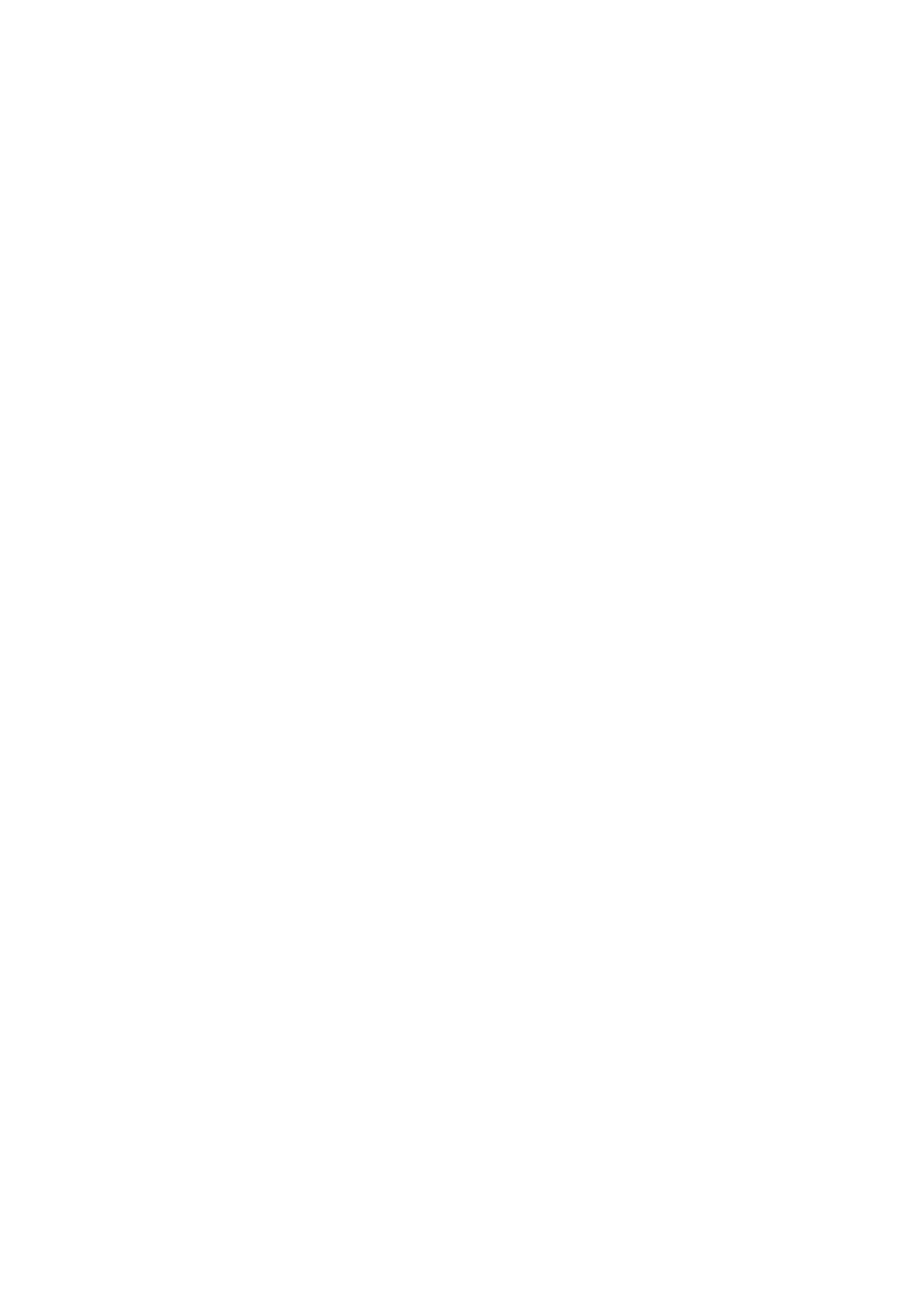# **APPENDIX 1**

# **2013/14 BUDGET ESTIMATES HEARINGS - TIMETABLE**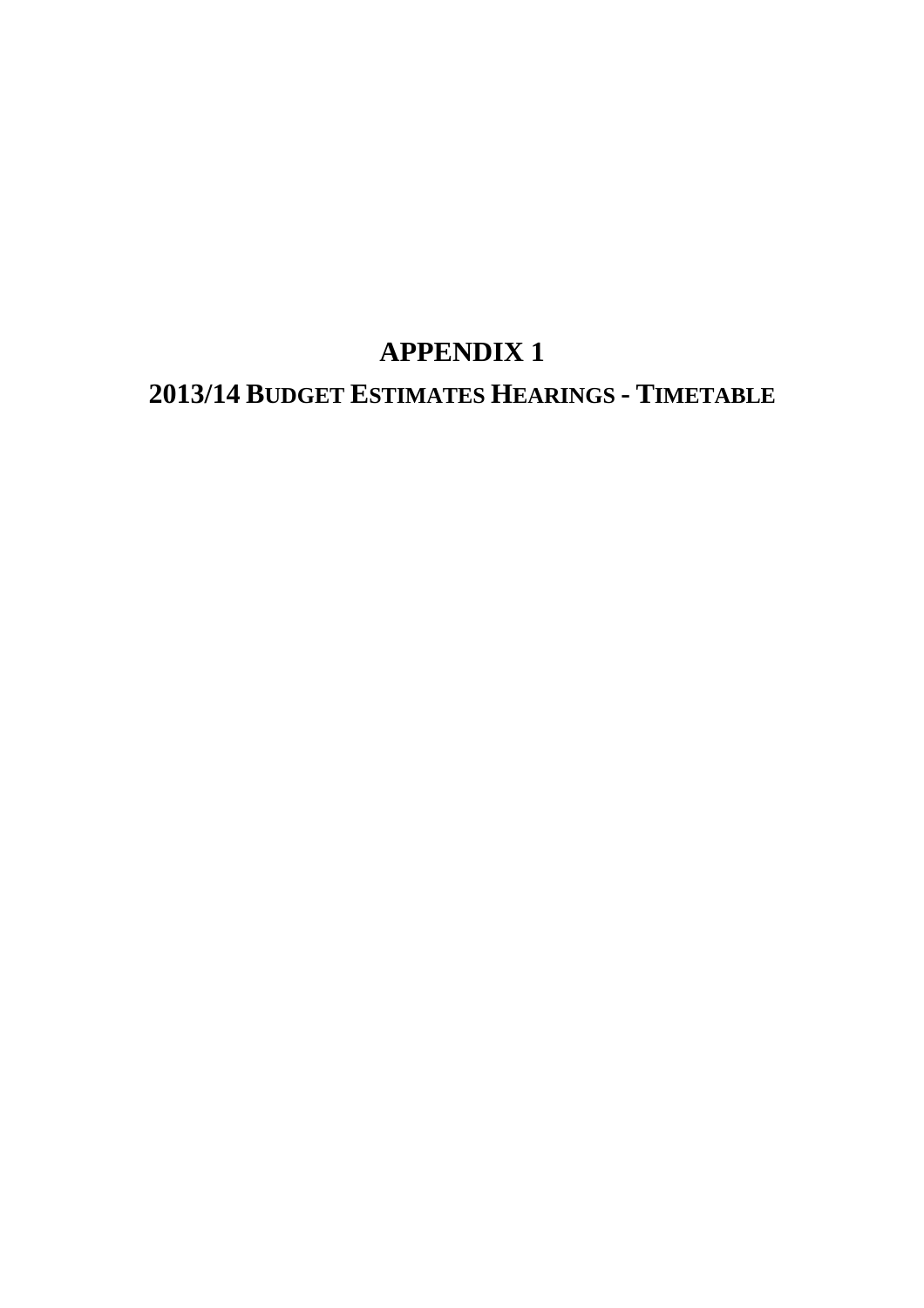## **APPENDIX 1**

## **2013/14 BUDGET ESTIMATES HEARINGS - TIMETABLE**

| <b>DATE</b>            | <b>TIME</b>                     | <b>DEPARTMENT</b>                                                                                                                | <b>MINISTER / PARLIAMENTARY</b><br><b>SECRETARY</b>   |
|------------------------|---------------------------------|----------------------------------------------------------------------------------------------------------------------------------|-------------------------------------------------------|
| Tuesday,<br>24 Sept 13 | $9.30am - 1pm$<br>$3.5$ hrs     | Department of Education<br>Department of Education<br><b>Services AND</b><br>School Curriculum and<br><b>Standards Authority</b> | Hon Peter Collier<br>Minister for Education           |
|                        | Lunch                           |                                                                                                                                  |                                                       |
|                        | $2pm - 3.45pm$<br>$1.75$ hrs    | Department of Aboriginal<br><b>Affairs</b>                                                                                       | Hon Peter Collier<br>Minister for Aboriginal Affairs  |
|                        | <b>Afternoon Tea</b>            |                                                                                                                                  |                                                       |
|                        | $4.15$ pm $-$ 6pm<br>$1.75$ hrs | Department of Sport and<br>Recreation                                                                                            | Hon Peter Collier<br>Leader of the House representing |
|                        |                                 | Western Australian Sport<br>Centre Trust (VenuesWest)                                                                            | the Minister for Sport and<br>Recreation              |

| <b>DATE</b>              | <b>TIME</b>                   | <b>DEPARTMENT</b>                                        | <b>MINISTER / PARLIAMENTARY</b><br><b>SECRETARY</b>                                             |
|--------------------------|-------------------------------|----------------------------------------------------------|-------------------------------------------------------------------------------------------------|
| Wednesday,<br>25 Sept 13 | $1pm - 2.45pm$<br>$1.75$ hrs  | Western Australian Tourism<br>Commission                 | Hon Alyssa Hayden<br><b>Parliamentary Secretary</b><br>representing the Minister for<br>Tourism |
|                          | <b>Afternoon Tea</b>          |                                                          |                                                                                                 |
|                          | $3.15$ pm – 6pm<br>$2.75$ hrs | <b>Mental Health Commission</b>                          | Hon Helen Morton<br>Minister for Mental Health                                                  |
|                          | <b>Dinner</b>                 |                                                          |                                                                                                 |
|                          | $7pm - 9.30pm$<br>$2.5$ hrs   | Department for Child<br>Protection and Family<br>Support | Hon Helen Morton<br>Minister for Child Protection                                               |